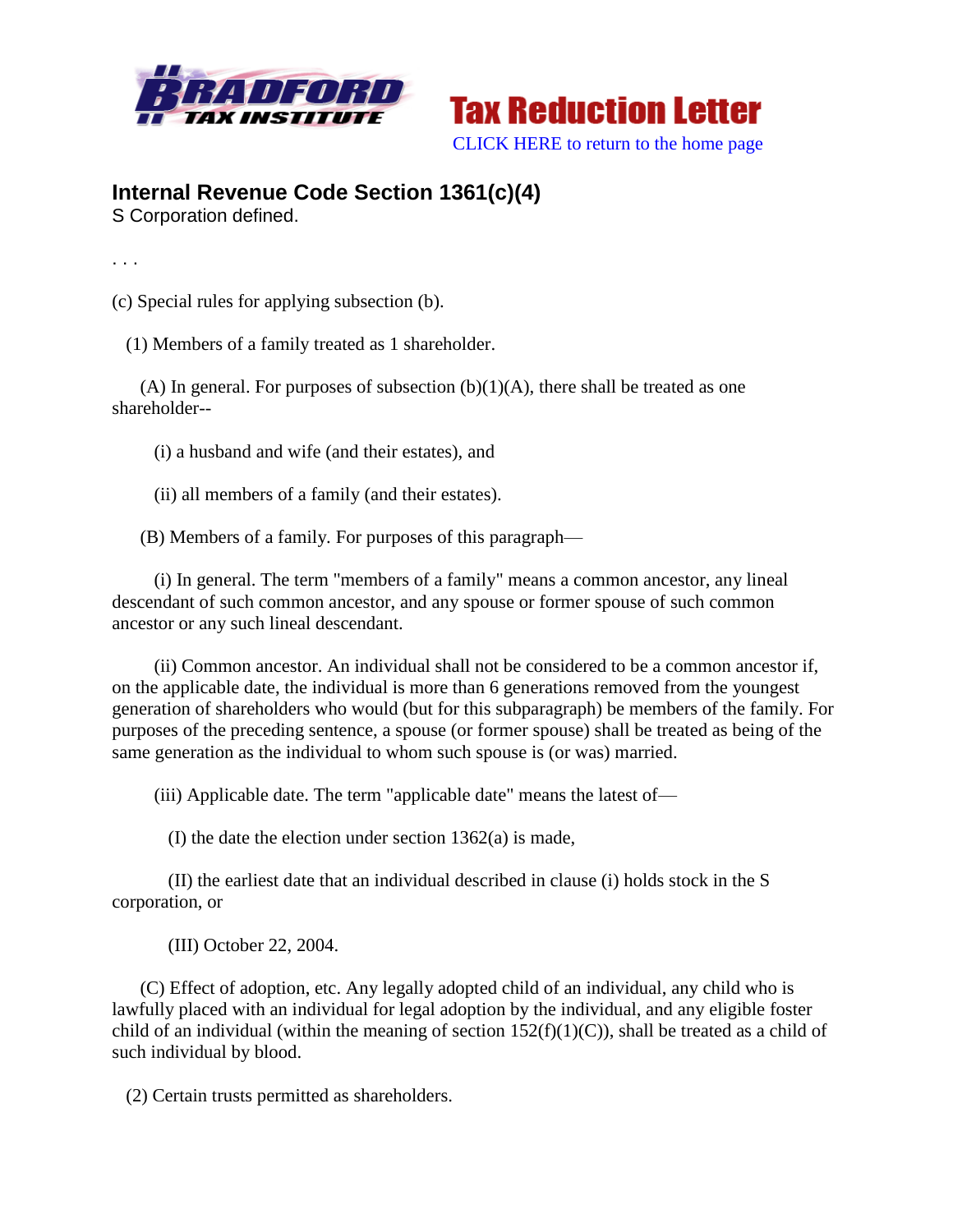(A) In general. For purposes of subsection  $(b)(1)(B)$ , the following trusts may be shareholders:

 (i) A trust all of which is treated (under subpart E of part I of subchapter J of this chapter) as owned by an individual who is a citizen or resident of the United States.

 (ii) A trust which was described in clause (i) immediately before the death of the deemed owner and which continues in existence after such death, but only for the 2-year period beginning on the day of the deemed owner's death.

 (iii) A trust with respect to stock transferred to it pursuant to the terms of a will, but only for the 2-year period beginning on the day on which such stock is transferred to it.

(iv) A trust created primarily to exercise the voting power of stock transferred to it.

(v) An electing small business trust.

 (vi) In the case of a corporation which is a bank (as defined in section 581) or a depository institution holding company (as defined in section  $3(w)(1)$  of the Federal Deposit Insurance Act  $(12 \text{ U.S. C. } 1813(w)(1))$ , a trust which constitutes an individual retirement account under section 408(a), including one designated as a Roth IRA under section 408A, but only to the extent of the stock held by such trust in such bank or company as of the date of the enactment of this clause.

This subparagraph shall not apply to any foreign trust.

(B) Treatment as shareholders. For purposes of subsection  $(b)(1)$ —

 (i) In the case of a trust described in clause (i) of subparagraph (A), the deemed owner shall be treated as the shareholder.

 (ii) In the case of a trust described in clause (ii) of subparagraph (A), the estate of the deemed owner shall be treated as the shareholder.

 (iii) In the case of a trust described in clause (iii) of subparagraph (A), the estate of the testator shall be treated as the shareholder.

 (iv) In the case of a trust described in clause (iv) of subparagraph (A), each beneficiary of the trust shall be treated as a shareholder.

 (v) In the case of a trust described in clause (v) of subparagraph (A), each potential current beneficiary of such trust shall be treated as a shareholder; except that, if for any period there is no potential current beneficiary of such trust, such trust shall be treated as the shareholder during such period.

 (vi) In the case of a trust described in clause (vi) of subparagraph (A), the individual for whose benefit the trust was created shall be treated as a shareholder.